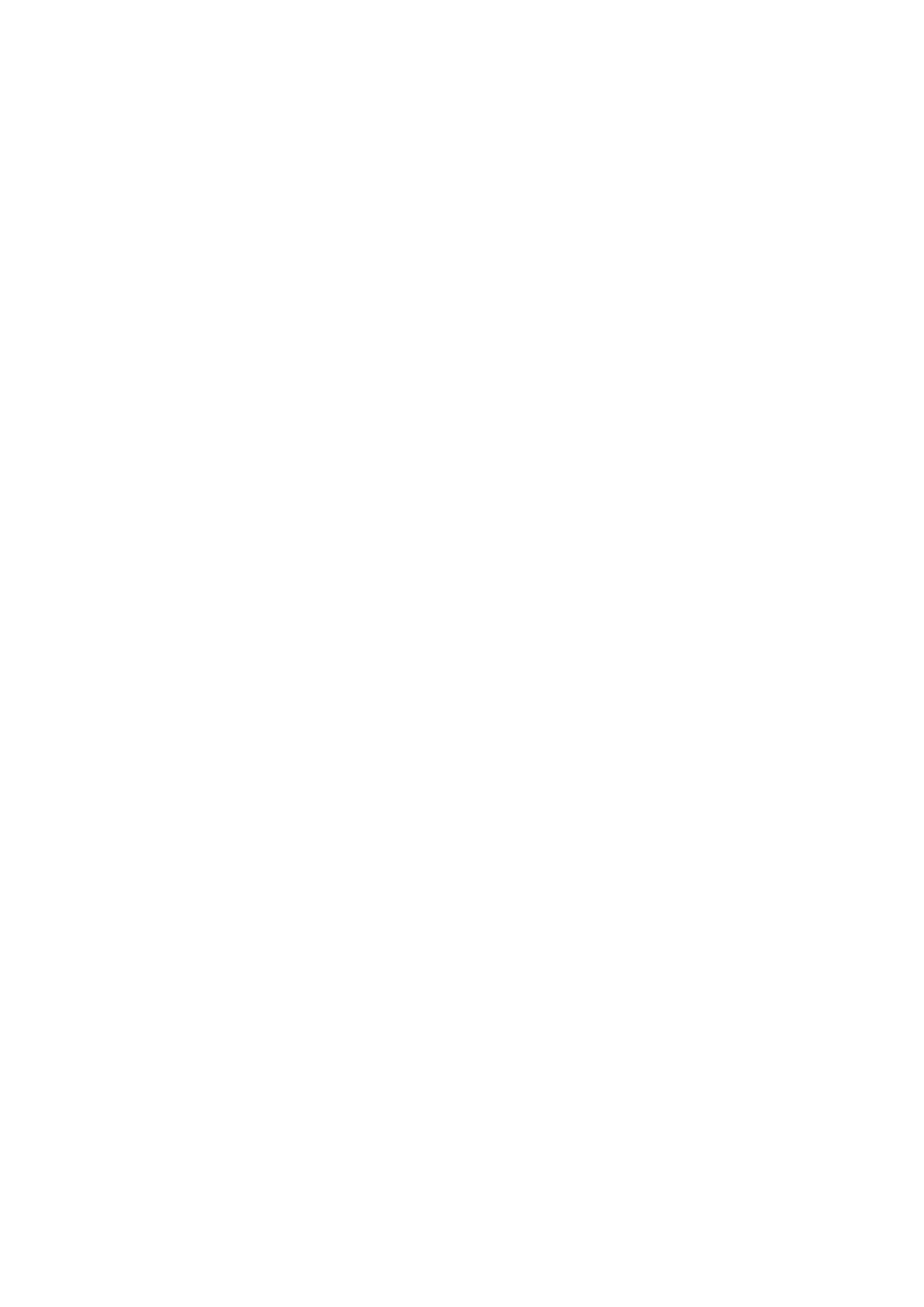#### **Risk Assessments**

There are a number of explanations needed in order to understand the process and the form used in this example:

**HAZARD:** Anything that has the potential to cause harm. (Lifting/moving heavy items, vehicles, fire etc)

For example

- Physical causes (falling, injury from equipment)
- Environmental (water, rivers, hillsides etc)
- People (launch drivers, players, coaches)

**PERSONS WHO MIGHT BE HARMED:** e.g. the general public, employees, spectators etc

**RISK:** expresses the *likelihood* that harm from a potential hazard will be realised and taking into account the likely severity of harm.

The questions that need to be asked are:

How frequently does this sort of hazard occur in the activity taking place? (i.e. seldom, sometimes to often) How severe are the consequences of an accident occurring from that hazard? (i.e. bruised arm or death – or something in between)

How many people are likely to be exposed to the hazard? (i.e. one, a small group or many) Are specific groups more vulnerable than others? (i.e. inexperienced, children, people with disabilities, pregnant women)

**RISK CONTROLS IN PLACE:** What is already in place that has reduced the chance of somebody being harmed by the hazard?

### **Severity** (of hazard) x **Likelihood** (of occurrence) = **Overall risk**

So, the **severity** of a plane accident could be high (death), the **likelihood** of a plane accident (given a company of international repute) is low (because of the huge amount of money and effort that goes into reducing likelihood) so the **overall risk** is low.

**Severity** (of the hazard) could be measured on a 4-point scale:

 $1 = No$  injury

 $2$  = Minor injury – may need some first aid assistance, not life threatening

 $3$  = Major injury – admission to hospital etc (not visit to A & E)

 $4 =$ Fatal

**Likelihood** (of occurrence) could be measured on a 5-point scale:

Improbable – so unlikely that probability is close to zero

 $1 =$  Remote – unlikely, although conceivable

- 2 = Possible could occur sometime
- $3$  = Probable not surprised, will occur several times
- $4 =$  Likely occur repeatedly/event only to be expected